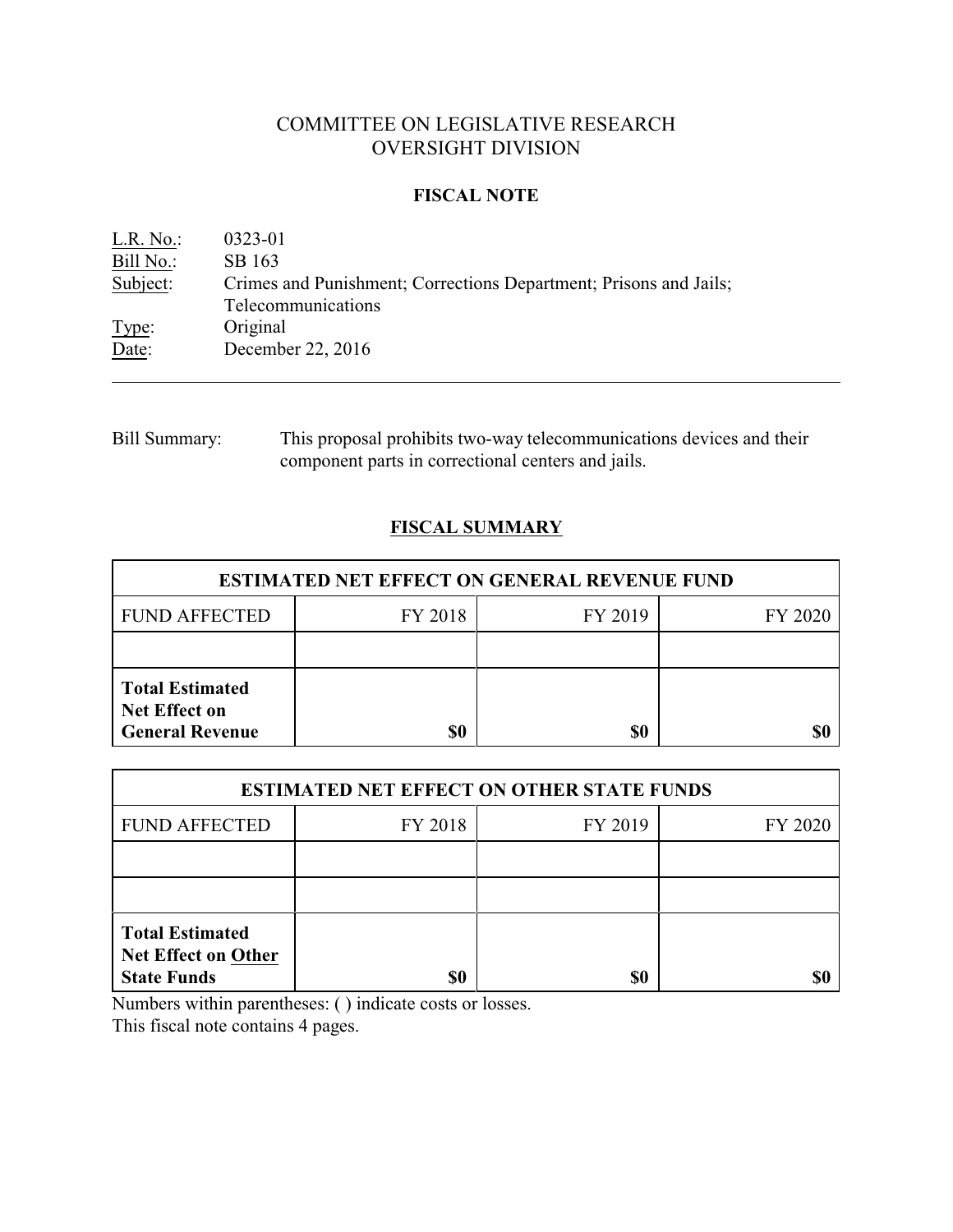L.R. No. 0323-01 Bill No. SB 163 Page 2 of 4 December 22, 2016

| <b>ESTIMATED NET EFFECT ON FEDERAL FUNDS</b>                        |         |         |         |  |
|---------------------------------------------------------------------|---------|---------|---------|--|
| <b>FUND AFFECTED</b>                                                | FY 2018 | FY 2019 | FY 2020 |  |
|                                                                     |         |         |         |  |
|                                                                     |         |         |         |  |
| <b>Total Estimated</b><br>Net Effect on All<br><b>Federal Funds</b> | \$0     | \$0     |         |  |

| <b>ESTIMATED NET EFFECT ON FULL TIME EQUIVALENT (FTE)</b>    |         |         |         |  |
|--------------------------------------------------------------|---------|---------|---------|--|
| <b>FUND AFFECTED</b>                                         | FY 2018 | FY 2019 | FY 2020 |  |
|                                                              |         |         |         |  |
|                                                              |         |         |         |  |
| <b>Total Estimated</b><br><b>Net Effect on</b><br><b>FTE</b> |         |         |         |  |

 $\Box$  Estimated Net Effect (expenditures or reduced revenues) expected to exceed \$100,000 in any of the three fiscal years after implementation of the act.

| <b>ESTIMATED NET EFFECT ON LOCAL FUNDS</b> |         |         |         |  |
|--------------------------------------------|---------|---------|---------|--|
| <b>FUND AFFECTED</b>                       | FY 2018 | FY 2019 | FY 2020 |  |
| <b>Local Government</b>                    | \$0     | \$0     | \$0     |  |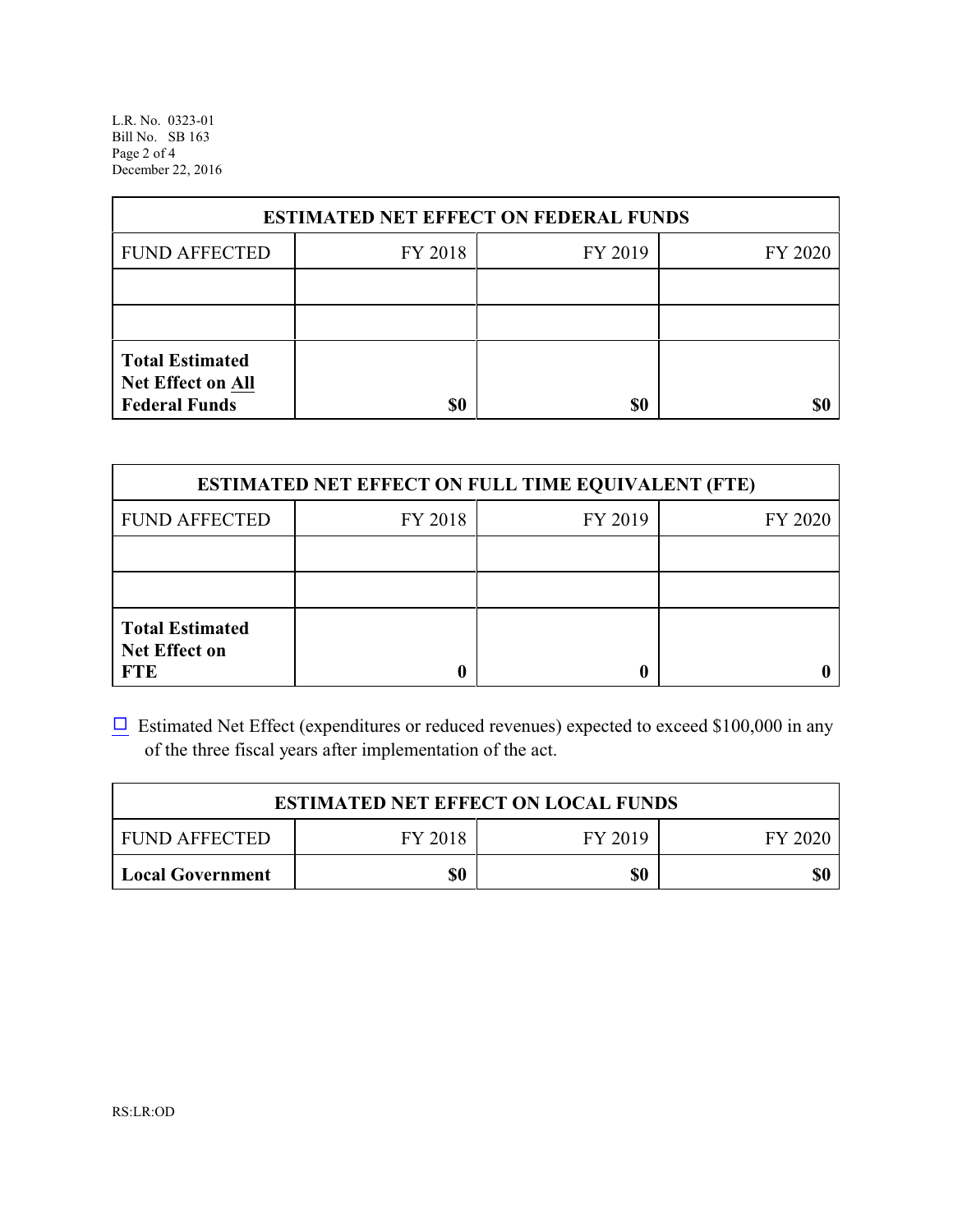L.R. No. 0323-01 Bill No. SB 163 Page 3 of 4 December 22, 2016

### **FISCAL ANALYSIS**

### ASSUMPTION

Officials from the **Department of Corrections**, **Office of the State Courts Administrator**, **Department of Public Safety - Missouri Highway Patrol**, and the **Office of the State Public Defender** each assume the proposal would not fiscally impact their respective agencies.

Officials from the **Office of Prosecution Services** assume the proposal would have no measurable fiscal impact on their agency. The creation of a new crime creates additional responsibilities for county prosecutors which may in turn result in additional costs which are difficult to determine.

**Oversight** assumes the proposal would have no fiscal impact.

| FISCAL IMPACT - State Government | FY 2018<br>$(10 \text{ Mo.})$ | FY 2019    | FY 2020    |
|----------------------------------|-------------------------------|------------|------------|
|                                  | $\frac{$0}{}$                 | <u>\$0</u> | <u>\$0</u> |
| FISCAL IMPACT - Local Government | FY 2018<br>$(10 \text{ Mo.})$ | FY 2019    | FY 2020    |
|                                  | <u>\$0</u>                    | <u>\$0</u> | <u>\$0</u> |

### FISCAL IMPACT - Small Business

No direct fiscal impact to small businesses would be expected as a result of this proposal.

#### FISCAL DESCRIPTION

The proposed legislation appears to have no direct fiscal impact.

This legislation is not federally mandated, would not duplicate any other program and would not require additional capital improvements or rental space.

RS:LR:OD